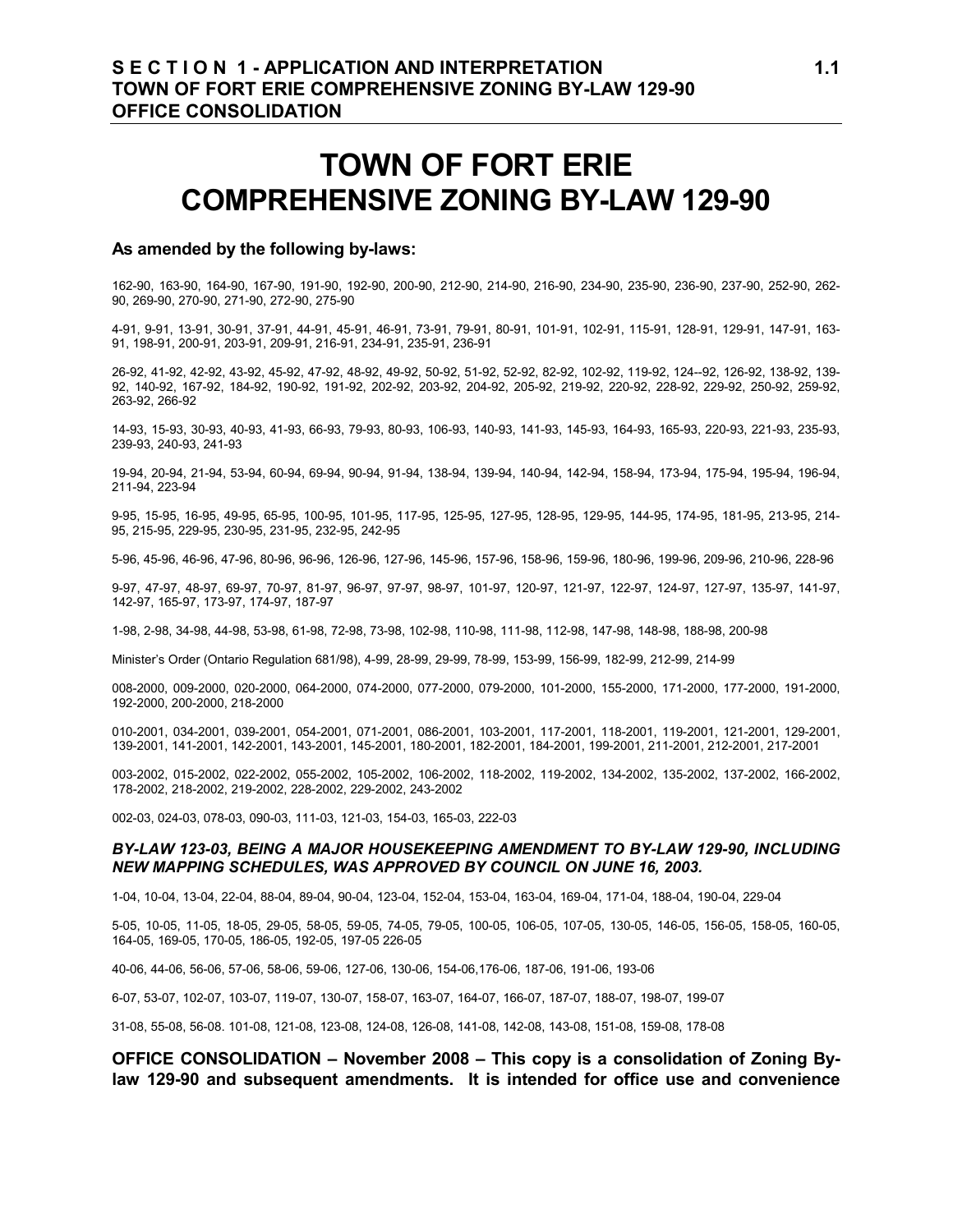#### **S E C T I O N 1 - APPLICATION AND INTERPRETATION 1.2 TOWN OF FORT ERIE COMPREHENSIVE ZONING BY-LAW 129-90 OFFICE CONSOLIDATION**

**only. For accuracy, reference should be made to the amending by-laws and schedules on file in the office of the Town Clerk.**

05-09, 07-09, 26-09, 90-09, 92-09, 107-09, 139-09, 148-09, 165-09

11-10, 26-10, 59-10, 78-10, 102-10, 105-10, 106-10, 118-10

23-11, 26-11, 58-11, 104-11, 122-11, 130-11

*BY-LAW 120-11, BEING A MAJOR HOUSEKEEPING AMENDMENT TO BY-LAW 129-90, INCLUDING NEW MAPPING SCHEDULES, WAS APPROVED BY COUNCIL ON NOVEMBER 14, 2011.*

**OFFICE CONSOLIDATION – December 2011 – This copy is a consolidation of Zoning Bylaw 129-90 and subsequent amendments. It is intended for office use and convenience only. For accuracy, reference should be made to the amending by-laws and schedules on file in the office of the Town Clerk.**

05-12, 68-12, 69-12, 101-12, 110-12

11-13, 31-13, 33-13

*BY-LAW 38-13, BEING A MAJOR HOUSEKEEPING AMENDMENT TO BY-LAW 129-90, INCLUDING NEW MAPPING SCHEDULES, WAS APPROVED BY COUNCIL ON MARCH 18, 2013.* 

*BY-LAW 65-13, BEING PART OF A MAJOR HOUSEKEEPING AMENDMENT TO BY-LAW 129-90, INCLUDING NEW MAPPING SCHEDULES, WAS APPROVED BY COUNCIL ON JUNE 17, 2013.*

**OFFICE CONSOLIDATION –JUNE 2013 – This copy is a consolidation of Zoning By-law 129-90 and subsequent amendments. It is intended for office use and convenience only. For accuracy, reference should be made to the amending by-laws and schedules on file in the office of the Town Clerk.**

70-2013, 93-2013, 108-2013, 118-2013

19-2014, 21-2014, 28-2014, 38-2014, 40-2014, 45-2014, 53-2014 65-2014

#### *BY-LAW 94-2014, BEING PART OF A MAJOR HOUSEKEEPING AMENDMENT TO BY-LAW 129-90, INCLUDING NEW MAPPING SCHEDULES, WAS APPROVED BY COUNCIL ON JUNE 16, 2014*

69-2014, 98-2014, 99-2014, 115-2014, 133-2014

3-2015, 20-2015, 33-2015, 51-2015, 58-2015, 70-2015, 71-2015, 72-2015, 76-2015, 87-2015, 117-2015, 151-2015

35-2016, 49-2016, 56-2016, 70-2016, 81-2016, 91-2016, 104-2016, 105-2016, 123-2016, 125-2016, 132-2016

11-2017, 12-2017, 14-2017, 22-2017, 25-2017, 36-2017, 53, 2017, 57-2017, 71-2017, 78-2017, 95-2017, 108-2017, 120-2017, 137- 2017

2-2018, 10-2018, 13-2018, 14-2018, 31-2018, 33-2018, 35-2018, 60-2018, 88-2018, 89-2018, 102-2018, 119-2018, 120-2018, 128- 2018, 141-2018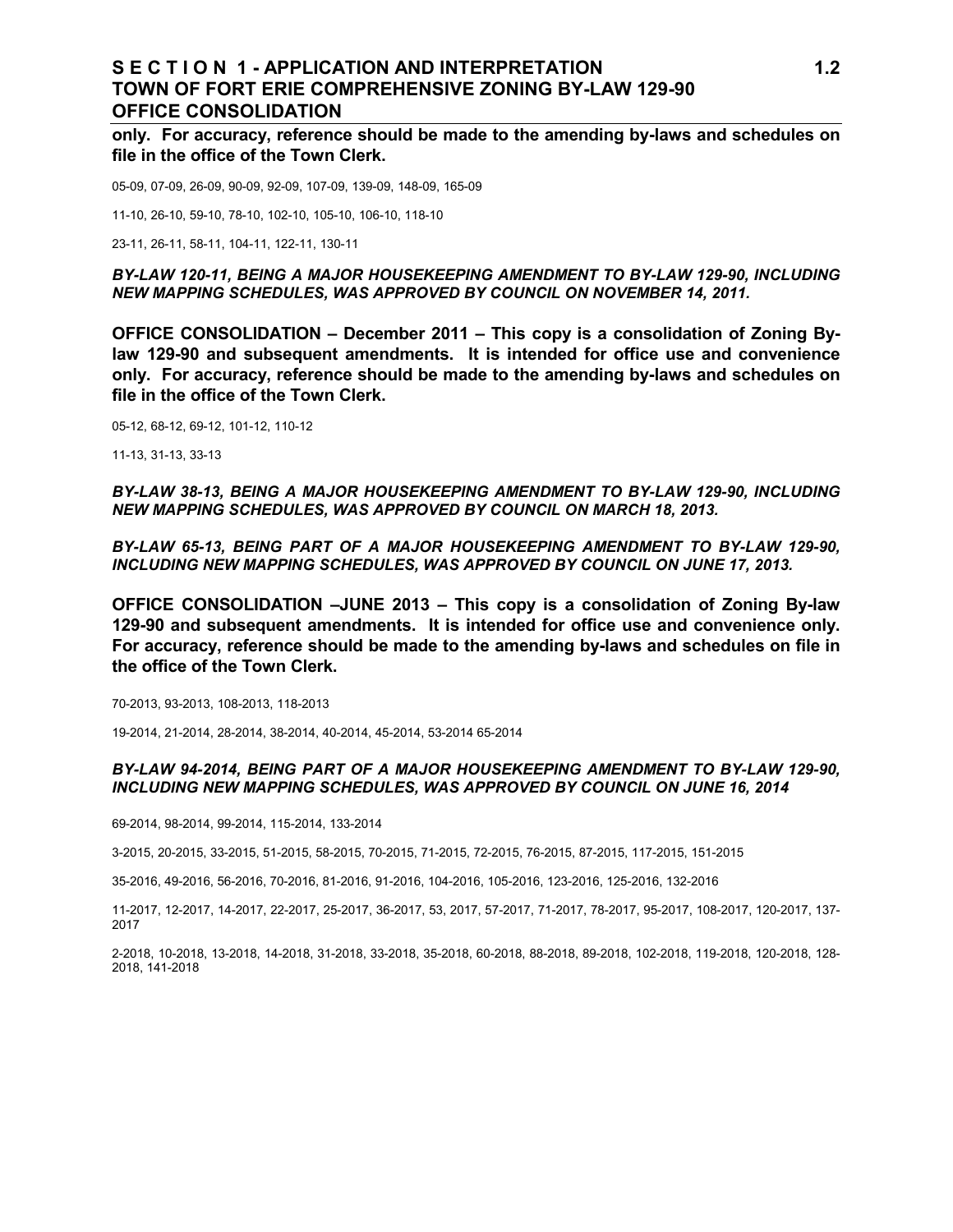# **S E C T I O N 1 - APPLICATION AND INTERPRETATION 1.3 TOWN OF FORT ERIE COMPREHENSIVE ZONING BY-LAW 129-90 OFFICE CONSOLIDATION**

## **INDEX TO COMPREHENSIVE ZONING BY-LAW 129-90**

| <b>SECTION</b>      | <b>TITLE</b>                                                                       | <b>PAGE</b>      |
|---------------------|------------------------------------------------------------------------------------|------------------|
| 1                   | APPLICATION AND INTERPRETATION                                                     | 1.1              |
|                     | Index to Comprehensive Zoning By-law 129-90                                        | 1.3              |
| 1.1                 | Title of By-law                                                                    | 1.6              |
| 1.2                 | Scope of By-law                                                                    | 1.6              |
| 1.3                 | Interpretation of By-law                                                           | 1.7              |
| $\overline{2}$      | ADMINISTRATION AND ENFORCEMENT                                                     | 2.1              |
| 2.1                 | Administration                                                                     | 2.1              |
| $\overline{2.2}$    | <b>Violations and Penalties</b>                                                    | 2.1              |
| 2.3                 | <b>Licences and Permits</b>                                                        | 2.1              |
| 2.4                 | <b>Occupancy Certificates</b>                                                      | 2.1              |
| 2.5                 | Inspections                                                                        | $\overline{2.2}$ |
| 2.6                 | Validity                                                                           | 2.3              |
| $\overline{2.7}$    | Repeal of Existing By-laws                                                         | 2.3              |
| $\overline{\omega}$ | ZONE CATEGORY LIST                                                                 | 3.1              |
| $\overline{4}$      | <b>SCHEDULES TO BY-LAW</b>                                                         | 4.1              |
| 4.1                 | Part of By-law                                                                     | 4.1              |
| 4.2                 | Schedule 'A' - Zone Map                                                            | 4.1              |
| 4.3                 | Schedule 'B' - Road Allowance Requirements                                         | 4.1              |
| 4.4                 | Schedule 'C' - Minimum Distance Separation Formulae                                | 4.1              |
| 4.5                 | Schedule 'D' - Geometric Design Standards for Parking                              | 4.1              |
| 4.6                 | Schedule 'E' - Regional Municipality of Niagara Urban Areas<br><b>Boundary Map</b> | 4.1              |
| 5                   | <b>DEFINITIONS</b>                                                                 | 5.1              |
| 6                   | <b>GENERAL PROVISIONS</b>                                                          | 6.1              |
| 6.1                 | <b>Accessory Uses</b>                                                              | 6.1              |
| 6.2                 | <b>Courts and Yards</b>                                                            | 6.2              |
| 6.3                 | <b>Dwelling Units</b>                                                              | 6.2              |
| 6.4                 | <b>External Design</b>                                                             | 6.2              |
| 6.5                 | Frontage on Public Streets and Private Streets                                     | 6.3              |
| 6.6                 | <b>Group Homes</b>                                                                 | 6.3              |
| 6.7                 | <b>Height Exceptions</b>                                                           | 6.4              |
| 6.8                 | Home Occupations                                                                   | 6.4              |
| 6.9                 | Deleted                                                                            | 6.8              |
| 6.10                | Lanes and Yards                                                                    | 6.8              |
| 6.11                | Lighting                                                                           | 6.8              |
| 6.12                | <b>Loading Space Regulations</b>                                                   | 6.8              |
| 6.13                | Lot Requirements                                                                   | 6.10             |
| 6.14                | Lot Area and Frontage Reduction                                                    | 6.10             |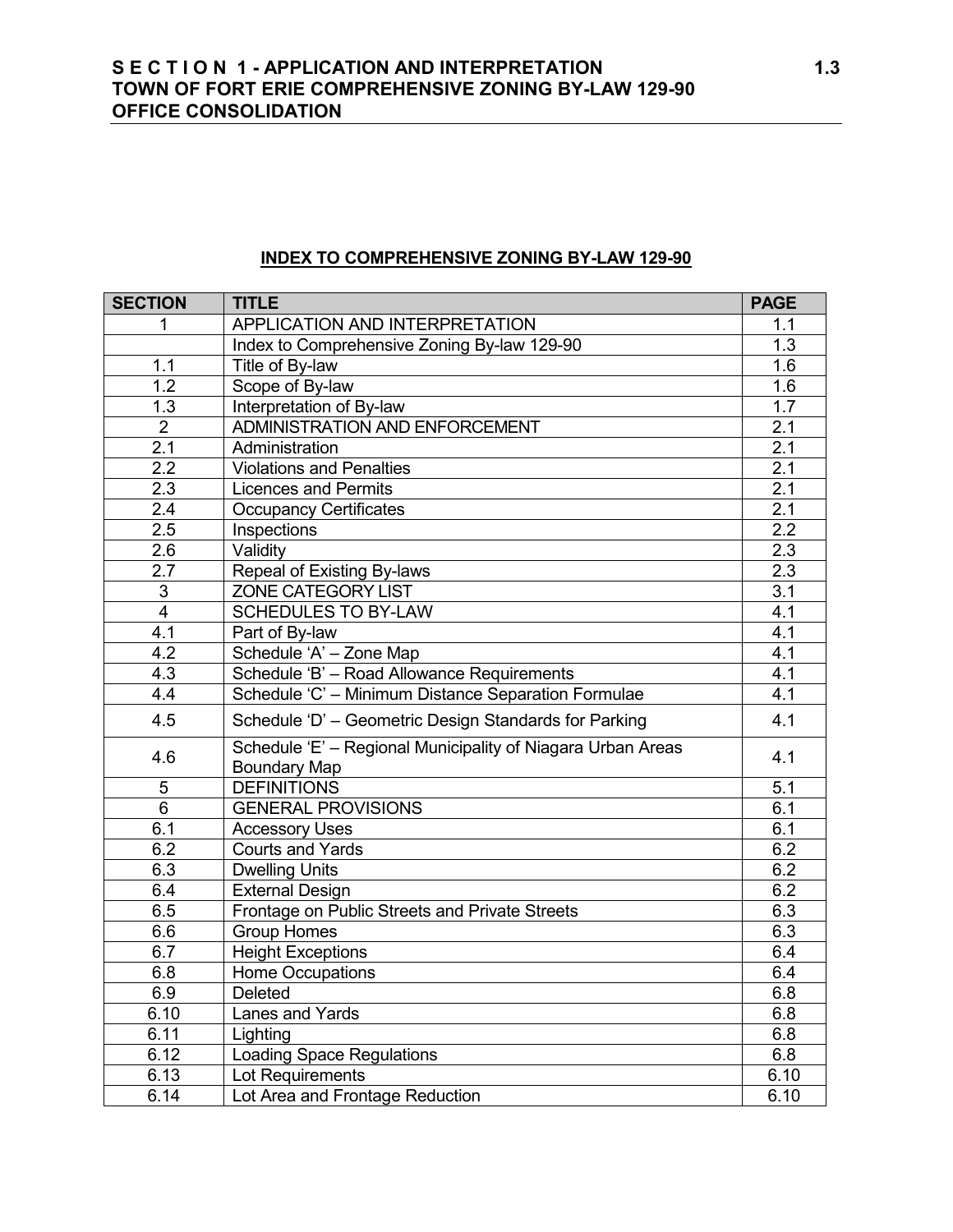# **S E C T I O N 1 - APPLICATION AND INTERPRETATION 1.4 TOWN OF FORT ERIE COMPREHENSIVE ZONING BY-LAW 129-90 OFFICE CONSOLIDATION**

| 6.15             | Lots with More Than One Use or Zone                                                 | 6.11 |  |
|------------------|-------------------------------------------------------------------------------------|------|--|
| 6.16             | <b>Municipal Services</b>                                                           | 6.11 |  |
|                  | New Development in or adjacent to an Agricultural (A) Zone, Rural                   |      |  |
| 6.17             | (RU) Zone or Rural Residential (RR) Zone                                            | 6.12 |  |
| 6.18             | Non-Conforming Uses, Buildings, Structures and Lots                                 | 6.12 |  |
| 6.19             | Outside Display and Sale of Goods and Materials                                     | 6.13 |  |
| 6.20             | <b>Parking Area Regulations</b>                                                     | 6.13 |  |
| 6.21             | Landscaping and Planting Strips                                                     | 6.21 |  |
| 6.22             | <b>Prohibited Uses</b>                                                              | 6.22 |  |
| 6.23             | Obnoxious Uses                                                                      | 6.23 |  |
| 6.24             | <b>Public Services</b>                                                              | 6.24 |  |
| 6.25             | Railway Right-of-Way                                                                | 6.24 |  |
| 6.26             | <b>Reduction of Requirements</b>                                                    | 6.24 |  |
| 6.27             | <b>Removal of Gravel</b>                                                            | 6.24 |  |
| 6.28             | Replacement of Buildings other than Residential                                     | 6.24 |  |
| 6.29             | <b>Replacement of Residential Buildings</b>                                         | 6.25 |  |
| 6.30             | Reconstruction of Agricultural Buildings and Structures                             | 6.26 |  |
| 6.30.1           | <b>Deleted</b>                                                                      | 6.26 |  |
| 6.31             | Site Triangles/Daylighting Triangles                                                | 6.26 |  |
| 6.32             | Signs                                                                               | 6.27 |  |
| 6.33             | <b>Special Exceptions</b>                                                           | 6.27 |  |
| 6.35             | <b>Swimming Pools</b>                                                               | 6.27 |  |
| 6.36             | <b>Temporary Uses</b>                                                               | 6.28 |  |
| 6.37             | <b>Through Lots</b>                                                                 | 6.29 |  |
| 6.38             | Travel trailers, Pick up campers, Tent trailers, and Permanently<br>mounted campers | 6.29 |  |
| 6.39             | Storage of Recreational Vehicles, Trailers and Boats                                | 6.30 |  |
| 6.40             | Covered or Uncovered Porches, Balconies, Steps and Patios                           | 6.30 |  |
| 6.41             | <b>Yard Encroachments Permitted</b>                                                 | 6.31 |  |
| 6.42             | <b>Wayside Pits and Quarries</b>                                                    | 6.32 |  |
| 6.43             | <b>Accessory Apartments</b>                                                         | 6.33 |  |
| 6.44             | Minor Yard Violations after 10 Years                                                | 6.34 |  |
| 6.45             | Lots Composed of Two or More Lots                                                   | 6.34 |  |
| 6.46             | <b>Refuse Collection Areas</b>                                                      | 6.34 |  |
| 6.47             | Dwelling Setbacks in Certain Zones                                                  | 6.35 |  |
| 6.48             | Yard Setbacks for Lots Abutting Lake Erie                                           | 6.34 |  |
| 6.49             | <b>Floodproofing Areas</b>                                                          | 6.34 |  |
| 6.50             | Outdoor Patios Associated with Eating Establishments and/or Taverns                 | 6.35 |  |
| 6.51             | Model Homes in Draft Approved Plans of Subdivision                                  | 6.36 |  |
| 6.52             | Pet Day Care Establishments                                                         | 6.36 |  |
| 6.53             | <b>Existing Lots of Record</b>                                                      | 6.37 |  |
| 6.54             | Fences                                                                              | 6.37 |  |
| 6.55             | <b>Heights for Privacy Screens</b>                                                  | 6.41 |  |
| 6.56             | <b>Fence Height Exemptions</b>                                                      | 6.41 |  |
| $\overline{7}$   | Agricultural (A) Zone                                                               | 7.1  |  |
| 8                | Rural (RU) Zone                                                                     | 8.1  |  |
| $\boldsymbol{9}$ | Rural Residential (RR) Zone                                                         | 9.1  |  |
| 10               | Residential 1 (R1) Zone                                                             | 10.1 |  |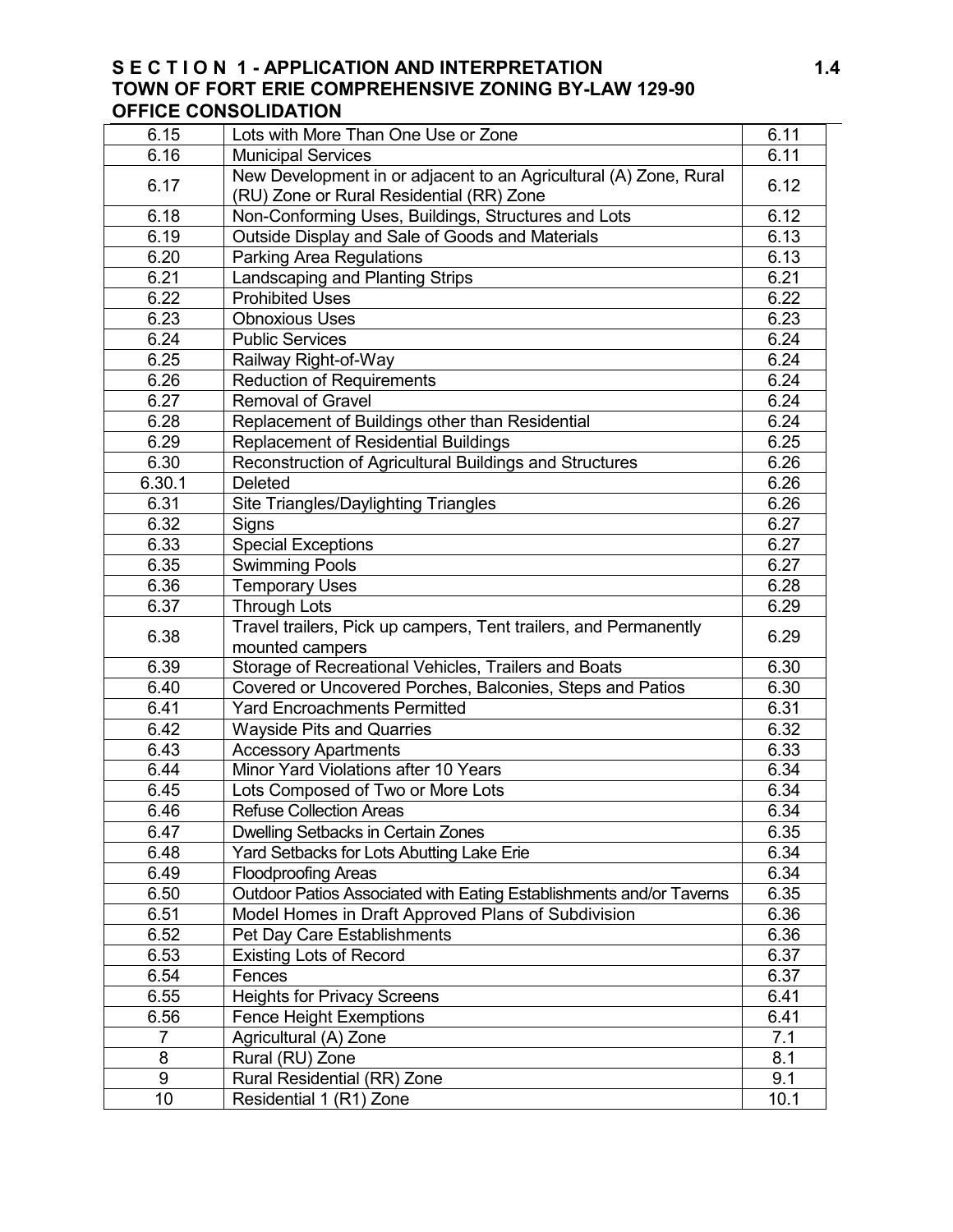## **S E C T I O N 1 - APPLICATION AND INTERPRETATION 1.5 TOWN OF FORT ERIE COMPREHENSIVE ZONING BY-LAW 129-90 OFFICE CONSOLIDATION**

| 11              | Residential 2 (R2) Zone                         | 11.1              |
|-----------------|-------------------------------------------------|-------------------|
| 12              | Residential 2A (R2A) Zone                       | 12.1              |
| 13              | Residential 3 (R3) Zone                         | 13.1              |
| 14              | Residential Multiple 1 (RM1) Zone               | 14.1              |
| 15              | Residential Multiple 2 (RM2) Zone               | 15.1              |
| 16              | Waterfront Residential (WR) Zone                | 16.1              |
| 16A             | Waterfront Rural Residential (WRR) Zone         | 16A.1             |
| 17              | Neighbourhood Development (ND) Zone             | 17.1              |
| 18              | <b>General Provisions for Commercial Zones</b>  | 18.1              |
| 18A             | Existing Commercial Use (ECU) Zone              | 18.A.1            |
| 19              | Local Commercial (C1) Zone                      | 19.1              |
| $\overline{20}$ | General Commercial (C2) Zone                    | 20.1              |
| 20A             | Urban Entertainment Centre (UEC) Zone           | 20A.1             |
| 21              | Central Business District Commercial (C2A) Zone | 21.1              |
| 22              | Highway Commercial (C3) Zone                    | $\overline{2}2.1$ |
| 23              | Automobile Service Station (C4) Zone            | 23.1              |
| $\overline{24}$ | Recreational Commercial (C5) Zone               | 24.1              |
| 25              | Shopping Centre Commercial (C6) Zone            | 25.1              |
| 26              | Rural Commercial (C7) Zone                      | 26.1              |
| 26A             | Core Mixed-Use 1(CMU1) Zone                     | 26A.1             |
| 26B             | Core Mixed-Use 2 (CMU2) Zone                    | 26B.1             |
| <b>26C</b>      | Core Mixed-Use 3(CMU3) Zone                     | 26C.1             |
| 26 <sub>D</sub> | Core Mixed-Use 4(CMU4) Zone                     | 26D.1             |
| 26E             | Core Mixed-Use 5(CMU5) Zone                     | 26E.1             |
| 27              | Industrial (IN) Zone                            | 27.1              |
| 28              | Prestige Industrial (PI) Zone                   | 28.1              |
| $\overline{29}$ | Dry Industrial (DI) Zone                        | 29.1              |
| 30              | Extractive Industrial (EI) Zone                 | 30.1              |
| 31              | Institutional (I) Zone                          | 31.1              |
| $\overline{32}$ | Public (P) Zone                                 | 32.1              |
| 33              | Open Space (OS) Zone                            | 33.1              |
| 33A             | Existing Open Space (EOS) Zone                  | 33A.1             |
| 34              | Hazard (H) Zone                                 | 34.1              |
| 35              | Dune Protection (DP) Zone                       | 35.1              |
| 35A             | Environmental Protection (EP) Zone              | 35A.1             |
| 35B             | Environmental Conservation (EC) Overlay Zone    | 35B.1             |
| 36              | Holding (H) Zone                                | 36.1              |
| 37              | Motor Sports Speedway (MS) Zone                 | 37.1              |
| 38              | <b>APPROVAL</b>                                 | 38.1              |
|                 |                                                 |                   |
| Schedule A      | ZONING SCHEDULE AND MAPS                        |                   |
| Schedule B      | ROAD ALLOWANCE REQUIREMENTS                     |                   |
| Schedule C      | MINIMUM DISTANCE SEPARATION FORMULAE            |                   |
| Schedule D      | <b>GEOMETRIC DESIGN STANDARDS FOR PARKING</b>   |                   |
| Schedule E      | REGIONAL NIAGARA - URBAN AREA BOUNDARY MAP      |                   |
|                 |                                                 |                   |
|                 | Ministers Orders-Slot Machines at Race Tracks   |                   |
|                 | Ministers Orders-Marcy's Woods                  |                   |
|                 |                                                 |                   |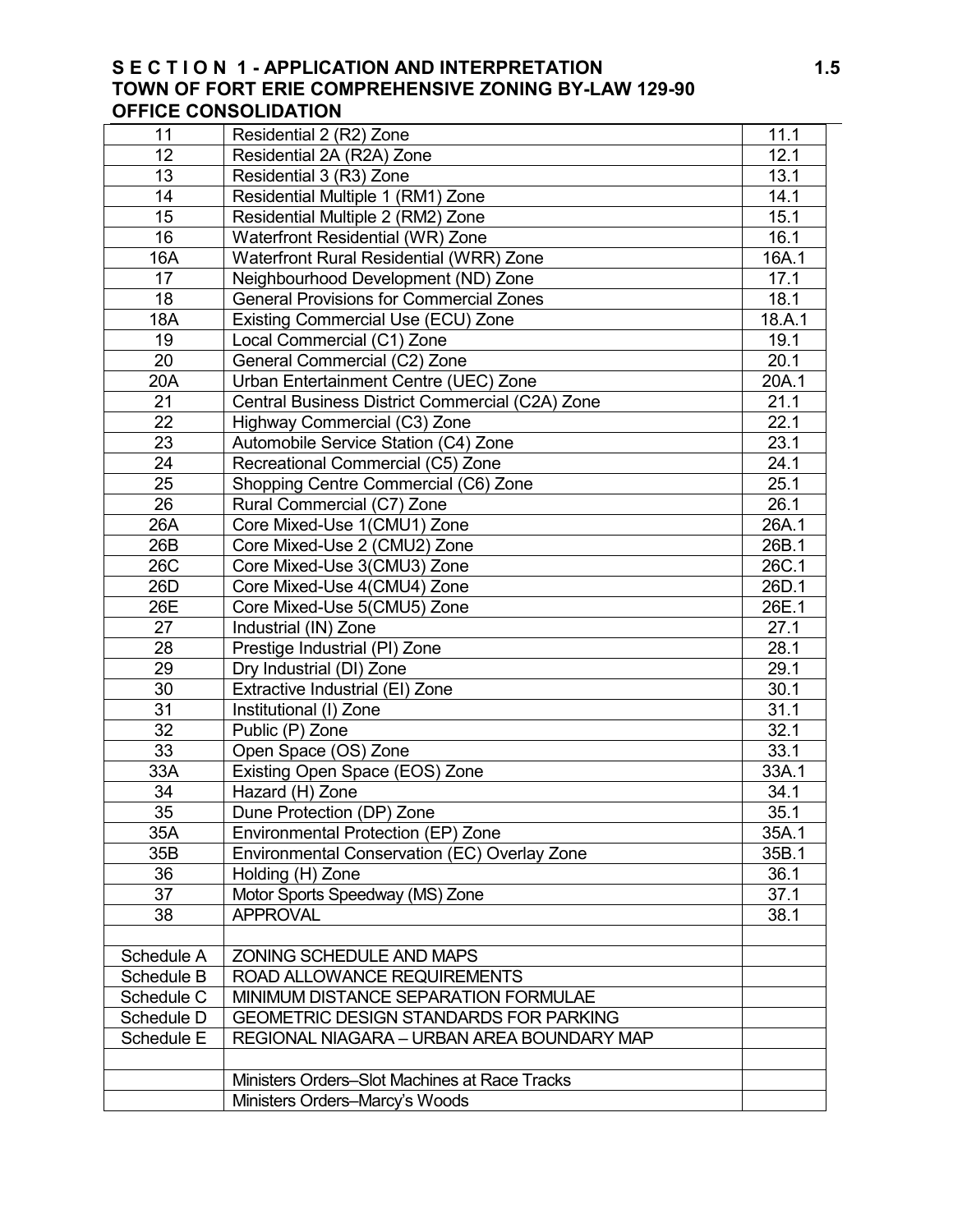# **S E C T I O N 1 - APPLICATION AND INTERPRETATION 1.6 TOWN OF FORT ERIE COMPREHENSIVE ZONING BY-LAW 129-90 OFFICE CONSOLIDATION**

|       | <b>LIST OF FIGURES</b>                                 |      |
|-------|--------------------------------------------------------|------|
| Fig.1 | <b>Examples of Lot Definitions</b>                     | 5.19 |
| Fig.2 | <b>Established Building Lines/Front Yard Reduction</b> | 6.34 |
| Fig.3 | Yard Definitions for Lots with Parallel Lot Lines      | 6.35 |
| Fig.4 | Corner Lot - Curved Lot Line/Yard Definitions          | 6.36 |
| Fig.5 | Irregular Lot - No Parallel Lot Lines/Yard Definitions | 6.37 |
| Fig.6 | Irregular Lot - No Rear Lot Line/Yard Definitions      | 6.38 |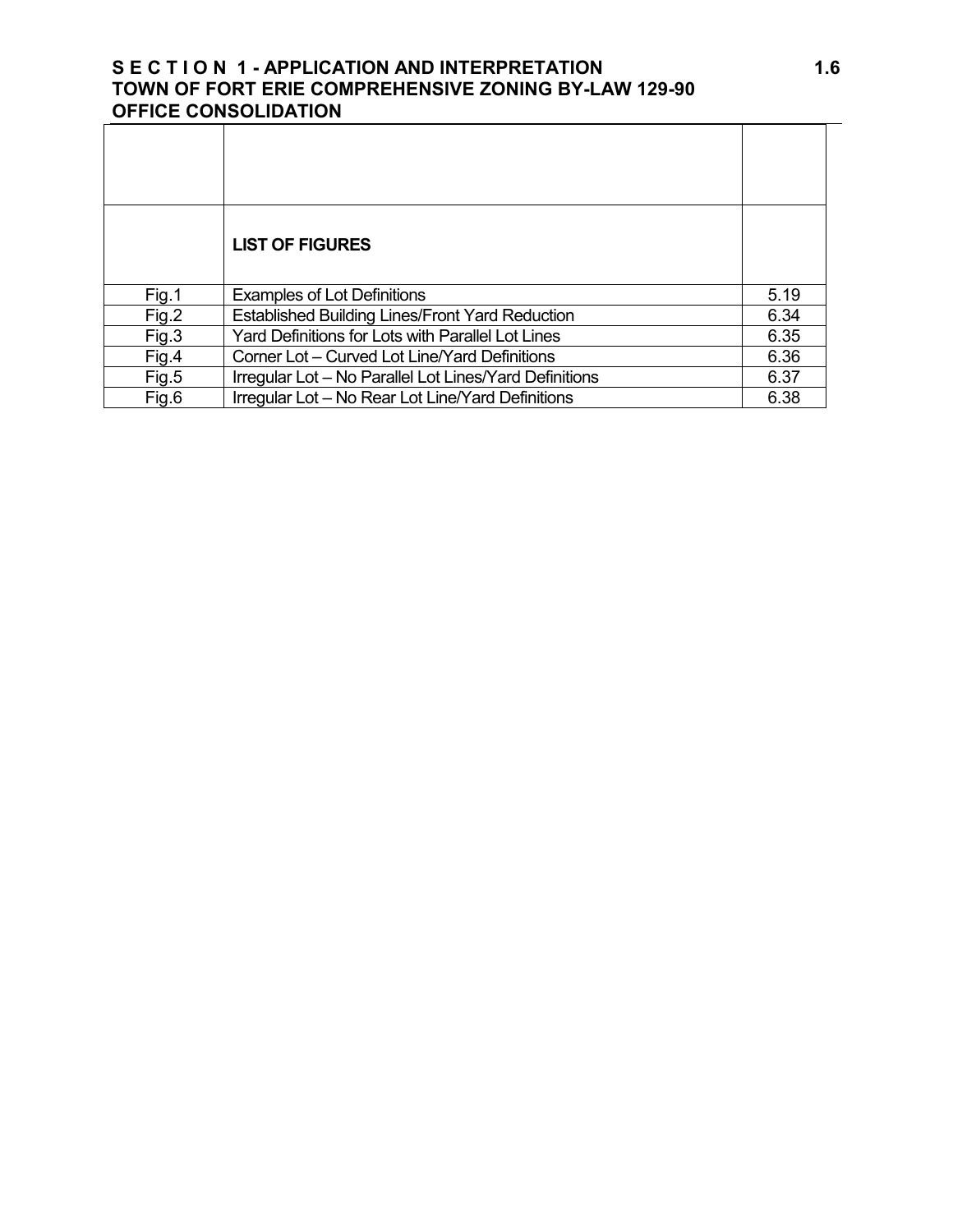## **S E C T I O N 1 - APPLICATION AND INTERPRETATION 1.7 TOWN OF FORT ERIE COMPREHENSIVE ZONING BY-LAW 129-90 OFFICE CONSOLIDATION**

#### **TOWN OF FORT ERIE COMPREHENSIVE ZONING BY-LAW 129-90**

Being a By-law under the provision of Section 34 of The Planning Act, R.S.O. 1990, as amended, to regulate the use of lands and the character, location and use of buildings and structures in the Town of Fort Erie.

WHEREAS the Council of the Corporation of the Town of Fort Erie deems it advisable to implement the Official Plan of the Town of Fort Erie;.

AND WHEREAS the Council of the Town of Fort Erie has deemed it to be in the public interest that such a by-law be enacted;

AND WHEREAS in accordance with Section 34(16), changes have been made to the By-law after the holding of the public meeting held in accordance with Section 34(12) and Council has determined that no further notice is to be given in respect to the proposed by-law.

NOW THEREFORE THE COUNCIL OF THE CORPORATION OF THE TOWN OF FORT ERIE ENACTS AS FOLLOWS:

#### **APPLICATION AND INTERPRETATION**

#### **1.1 TITLE OF BY-LAW**

This by-law shall be known as the "Zoning By-law of the Corporation of the Town of Fort Erie".

#### **1.2 SCOPE OF THE BY-LAW**

(a)LANDS SUBJECT TO BY-LAW

The provisions of this By-law shall apply to all those lands lying within the corporate limits of the Town of Fort Erie.

(b)CONFORMITY WITH BY-LAW

No building or structure shall hereafter be erected or altered, nor shall the use of any building, structure or lot hereafter be changed, in whole or in part, except in accordance with the provisions of this By-law.

(c)EXISTING USES CONTINUED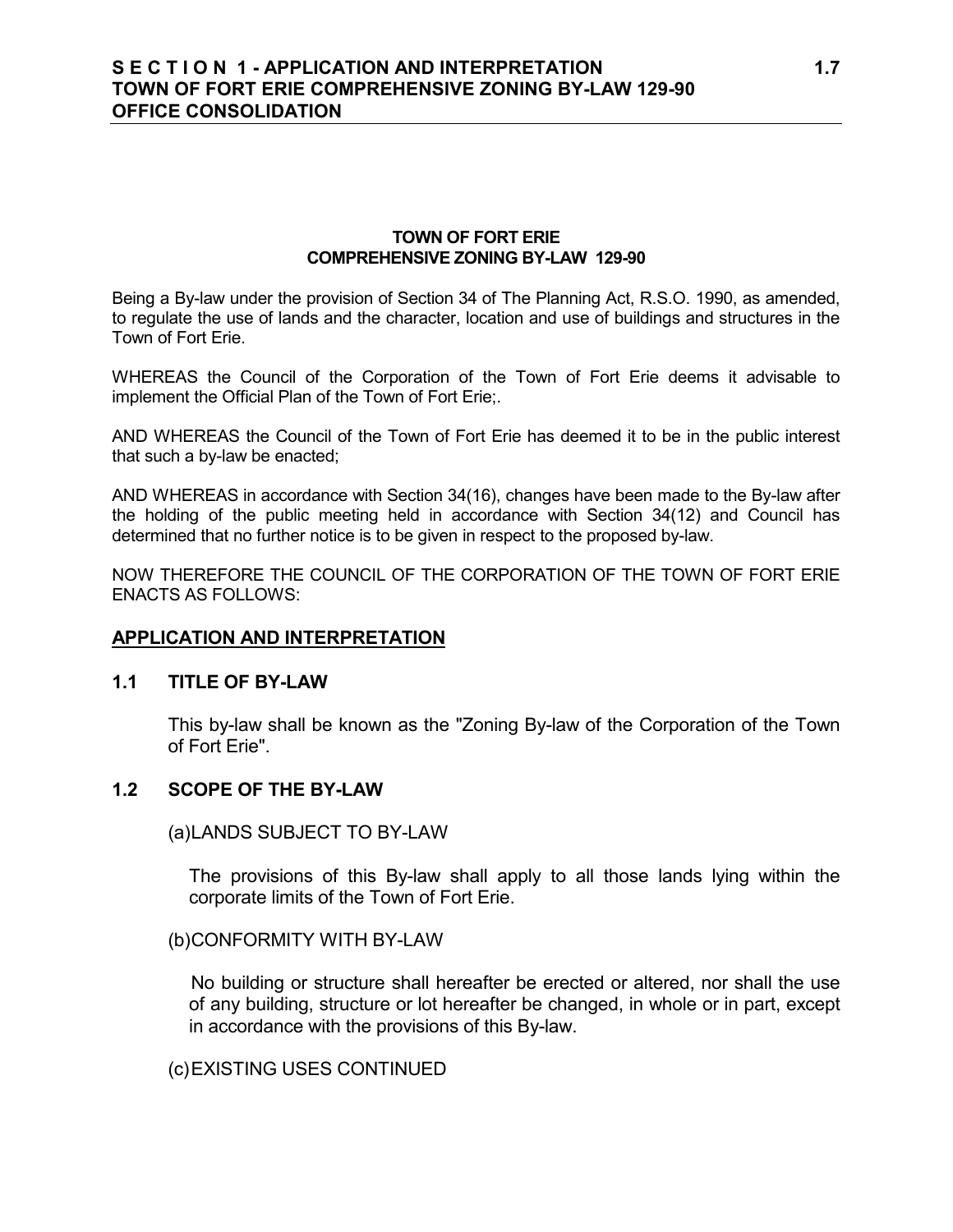#### **S E C T I O N 1 - APPLICATION AND INTERPRETATION 1.8 TOWN OF FORT ERIE COMPREHENSIVE ZONING BY-LAW 129-90 OFFICE CONSOLIDATION**

Nothing in this By-law shall prevent the use of any lot, building or structure for any purpose prohibited by this By-law if such building or structure was lawfully used for such purpose on the date of passing of this By-law, so long as it continues to be used for that purpose.

## (d)BUILDING PERMIT ISSUED

Nothing in this By-law shall prevent the erection or use of any building or structure for a purpose prohibited by this By-law if the plans for such building or structure were approved by the Chief Building Official prior to the date of passing of this By-law, provided that:

(i) when the building or structure is commenced within one year of the date of passing of this By-law and is completed within six months after the erection thereof is commenced, and provided such building permit has not been revoked under Section 8 of The Building Code Act, 1992, as amended.

## (e)COMPLIANCE WITH OTHER RESTRICTIONS

In their interpretation and application, the provisions of this By-law shall be held to be the minimum requirements adopted for the promotion of the public health, safety, convenience or general welfare. Whenever the requirements of this Bylaw are at variance with the requirements of any other By-law, the most restrictive, or the By-law imposing the higher standards, shall govern and apply.

Nothing in this by-law shall be construed to exempt any person from complying with the requirements of any by-law of the municipality or the Regional Municipality of Niagara including any regulation under the provisions of the Conservation Authorities Act, R.S.O. 1990 or any regulation or any other applicable Act of the Province of Ontario or Canada, including the Niagara Parks Act, R.S.O. 1990 and any amendments thereto in any successor legislation.

#### (f) GENERAL PROHIBITION

All uses of land and the erection or use of any building or structure for a purpose not included within the provisions of the "Permitted Uses" section of each zone established in this By-law are prohibited in said zone, save and except for those uses of land and the erection or use of any building for a purpose permitted in accordance with any applicable provisions of this By-law.

#### **1.3 INTERPRETATION OF THE BY-LAW**

(a) DEFINED AREAS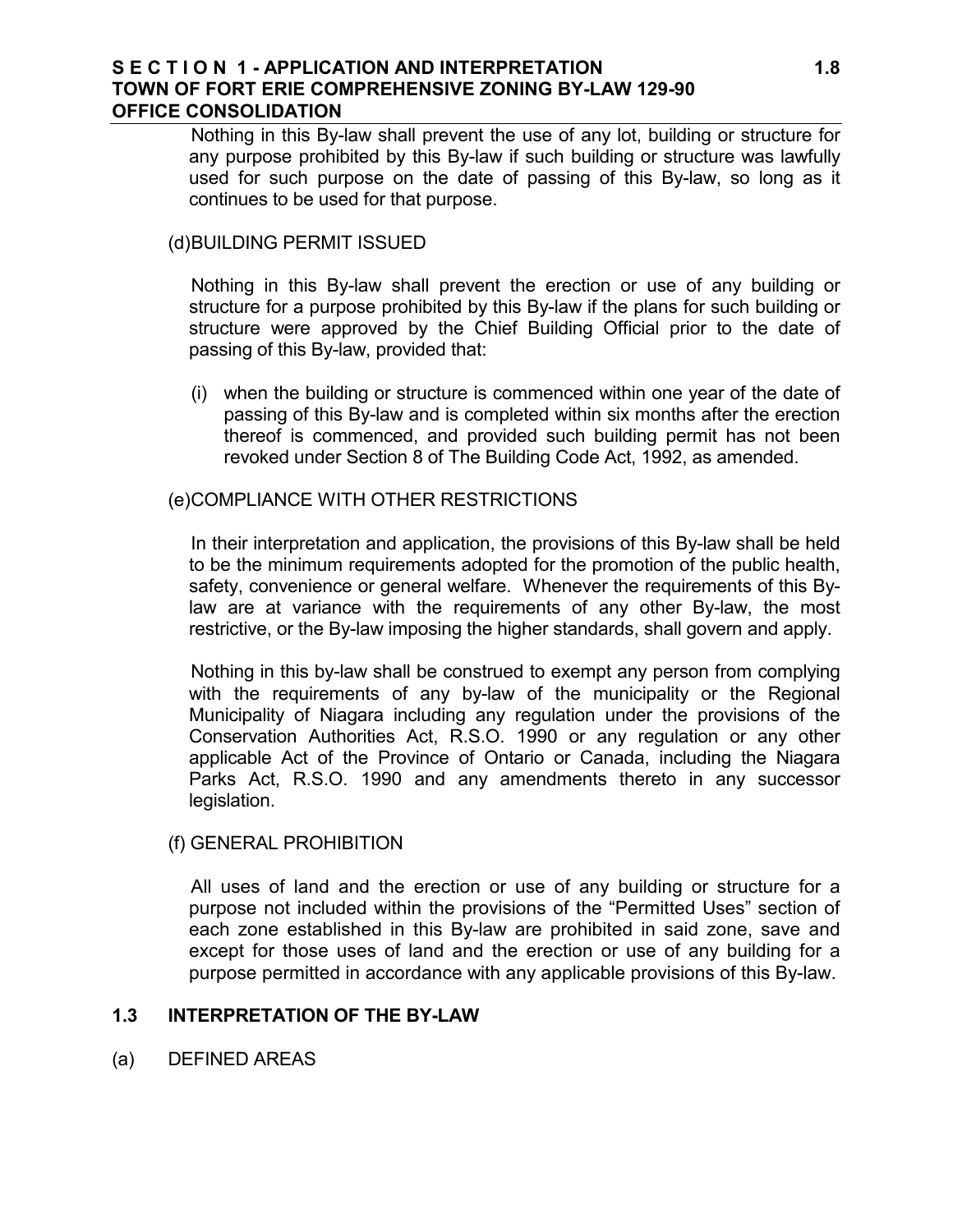## **S E C T I O N 1 - APPLICATION AND INTERPRETATION 1.9 TOWN OF FORT ERIE COMPREHENSIVE ZONING BY-LAW 129-90 OFFICE CONSOLIDATION**

The extent and boundaries of all zones are shown on Schedule "A" and all such zones are hereby defined as areas to which the provisions of this By-law shall respectively apply.

#### (b) ZONE BOUNDARIES

When determining the boundary of any zone as shown on any schedule forming part of this By-law, the following provisions shall apply:

- (i) A boundary indicated as following a highway, street or lane shall be the centre line of such highway, street or lane. In the event that a street or lane which forms the boundary between such zones is closed, the boundary between such zones shall be construed as the former centre line of the said closed street or lane.
- (ii) A boundary indicated as following a right-of-way of a railway or any electrical, gas or oil transmission line shall be the centre line of such right-of-way.
- (iii) A boundary indicated as following a shoreline shall be the greater of the flooding hazard, erosion hazard or dynamic beach hazard associated with Lake Erie.
- (iv) A boundary indicated as following a wetland shall be the edge of the wetland.
- (v) A boundary indicated as following a watercourse shall be the greater of the stable top of bank or the 100 year floodline of a watercourse.
- (vi) A boundary indicated as approximately following lot lines shown on a registered plan of subdivision or lot and concession lines shall follow such lines.
- (vii) A boundary indicated as following a closed road, lane or railway shall imply that the property formerly in the said road, lane or railway shall be included within the zone of the adjoining property on either side of the said closed road, land or railway. In the event that the said road, lane or railway was a zone between two or more different zone, the new boundary shall be the former centre line of the said closed road, lane or railway.
- (viii) Where a boundary is indicated as approximately parallel to a street line or other feature indicated in clauses (i), (ii),(iii), (vi) or (v) of this Subsection, and the distance from such street line or other feature is not indicated, and clause (vi) or (vii) above is not applicable, such boundary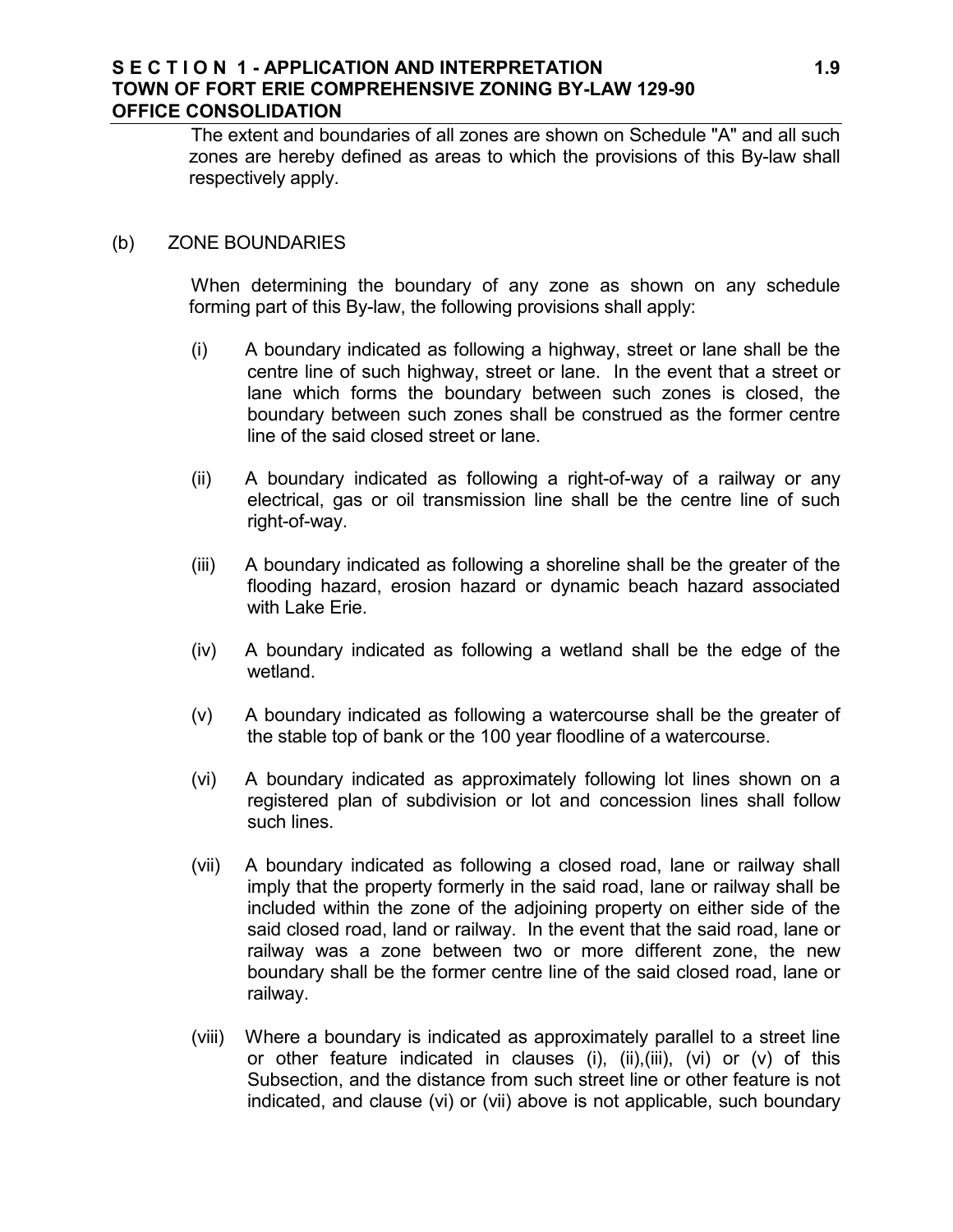#### **S E C T I O N 1 - APPLICATION AND INTERPRETATION 1.10 TOWN OF FORT ERIE COMPREHENSIVE ZONING BY-LAW 129-90 OFFICE CONSOLIDATION**

shall be construed as being parallel to such street line or other feature and the distance therefrom shall be determined according to the scale shown on Schedule "A".

- (ix) A boundary indicated as following the limits of the Municipality shall follow such limits.
- (x) Where a "Hazard (H) Zone" line is shown in reference to a watercourse on Schedule "A" zoning map it is intended to follow the greater of the stable top of bank or the 1-in-100 year flood line of a watercourse as determined by the Niagara Peninsula Conservation Authority.
- (xi) Where a "Hazard (H) Zone" line is shown in reference to Lake Erie on Schedule "A" zoning map it is intended to follow the greater of the flooding hazard, erosion hazard or dynamic beach hazard associated with Lake Erie. as determined by the Niagara Peninsula Conservation Authority.
- (xii) Where an "Environmental Protection EP Zone" line is shown in reference to a wetland or area of natural and scientific interest on Schedule "A" zoning map it is intended to follow the boundaries as determined by the Ministry of Natural Resources.
- (xiii) Where an "Environmental Protection EP Zone" line is shown in reference to other environmental lands on Schedule "A" zoning map it is intended to follow the boundaries determined in the field as a result of an approved Environmental Impact Study.
- (xiv) Where an "Environmental Conservation Overlay" line is shown in reference to environmental lands on Schedule "A" zoning map it is intended to follow the boundaries determined by the Council approved recommendation of the Environmental Advisory Committee or by resolution of Council.
- (c) DEFINITIONS

In this By-law, unless the context requires otherwise, the definitions and interpretations set out in Section 5 hereof shall apply.

## (d) SINGULAR AND PLURAL WORDS AND GENDERS

In this By-law, unless the context requires otherwise,

(i) words used in the singular include the plural;